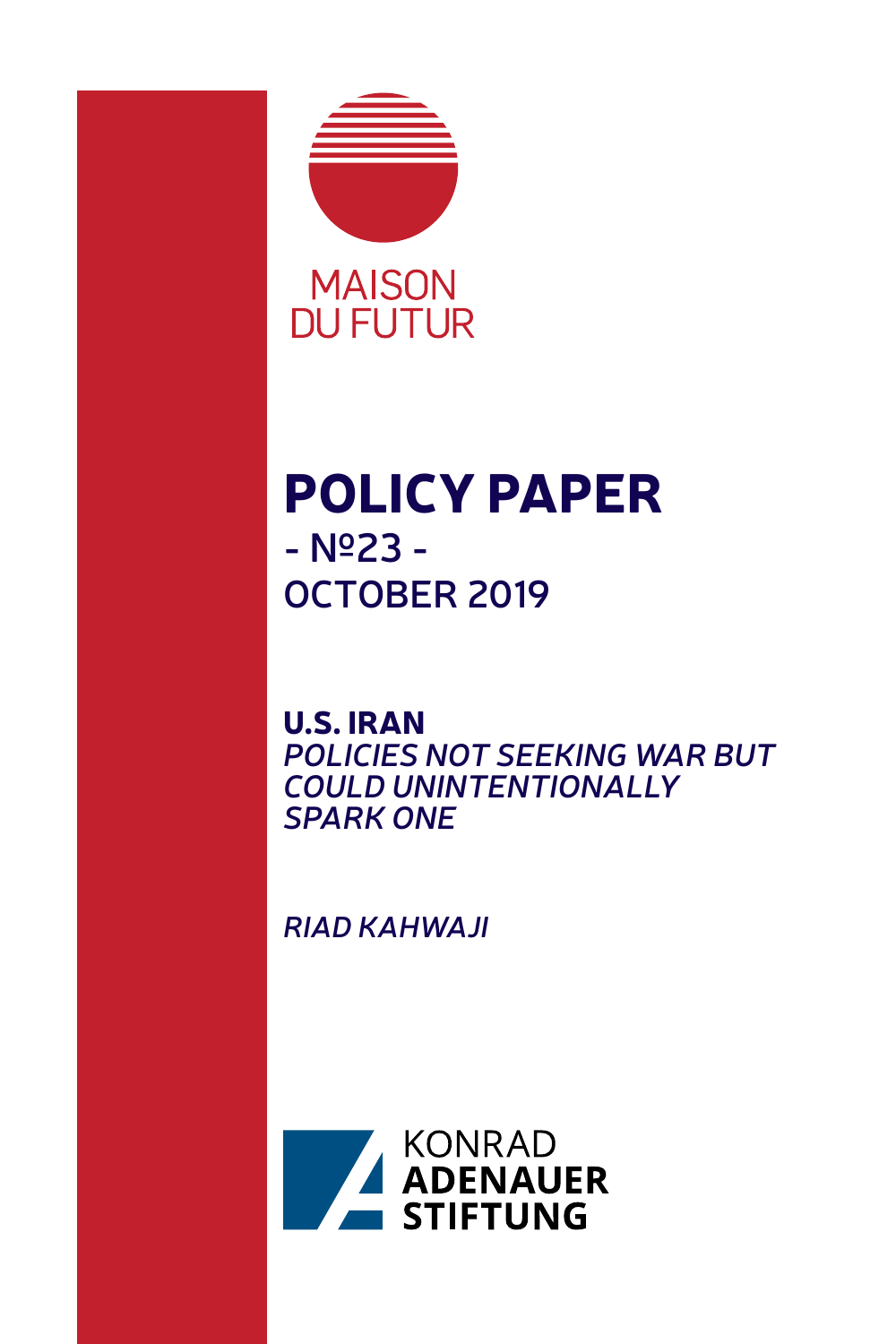*N.B.: The content of this publication does not necessarily reflect the official opinion of the Konrad Adenauer Stiftung or the Maison du Futur. Responsibility for the information and views expressed in this publication lies entirely with the author.*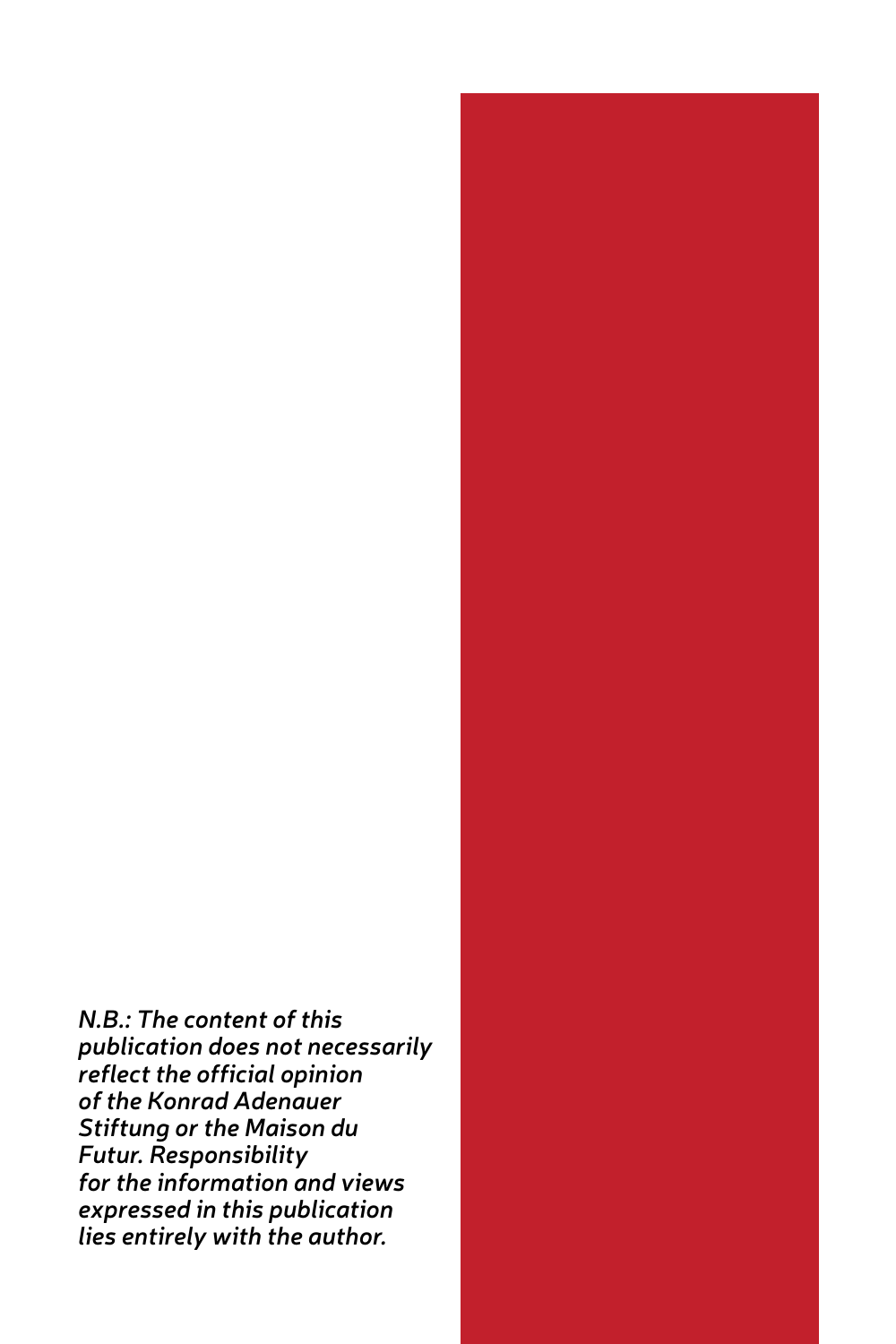## U.S. IRAN POLICIES NOT SEEKING WAR BUT COULD UNINTENTION-ALLY SPARK ONE

The United States President Donald Trump's main objective of his "maximum pressure" policy against Iran is to force the latter to the table of negotiations to reach a new and broader nuclear agreement, while Tehran's "maximum brinkmanship" policy objective is to regionally and internationally spread fear of a major disaster in energy supplies and rates if U.S. sanctions against it were not lifted. However, neither one wants war, even though their current policies could easily trigger one if either party overplayed its hand. This is the conclusion of the war game simulation that took place at the headquarters of the "Maison du Futur" think tank in Bickfaya in Mount Lebanon, on September 12, 2019. The simulation was co-organized and funded by the German think tank Konrad-Adenauer-Stiftung and chaired by the author.

The war game ran three simulations of various scenarios. The first scenario depicted an attack on an American warship at the Strait of Hormuz that caused casualties. The second scenario pictured a missile attack by Hezbollah on Israel from either Syria or Lebanon, inflicting a big number of casualties. The third scenario explored the possibility of starting negotiations between the U.S. and Iran and the chances of reaching a new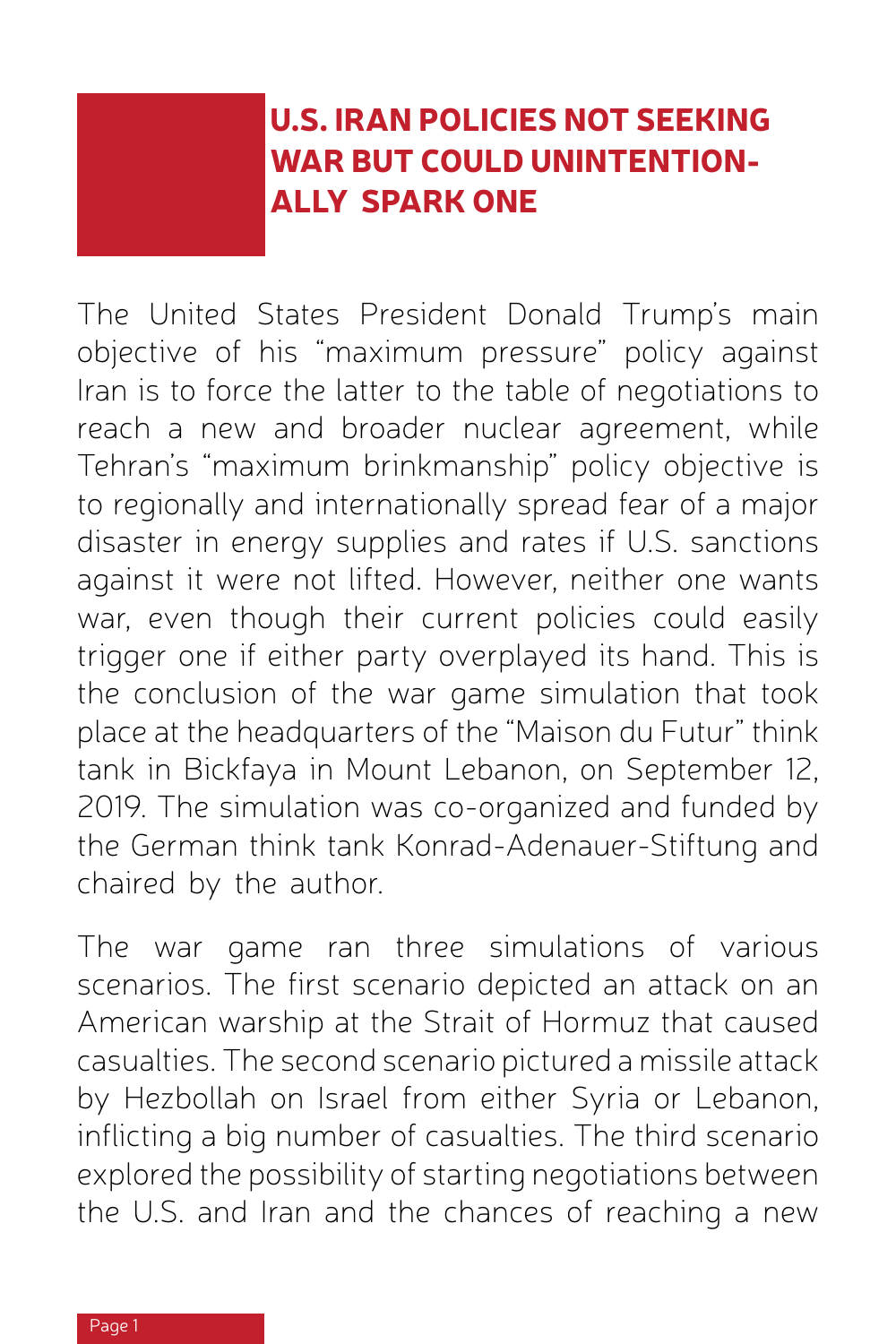deal. Participants coming from the U.S., Iran, the United Kingdom, Germany, Russia, Kuwait, Syria, Iraq and Lebanon were selected to best reflect the views of the respective countries or groups they represented. Since the meeting was held under Chatham House rules, no names will be mentioned or direct attributions be made in this policy paper.

## **Simulation Summary**

In the scenario of an attack by a sea-mine or drone on a U.S. warship causing casualties, and even though Iran could resort once again to "plausible deniability" by asserting it does not bear any responsibility, the American reaction would very likely be a limited retaliation against Iranian missiles or naval bases. "President Trump made it clear that any Iranian attack that sheds American blood will draw U.S. retaliation," explained the American participant. "A limited U.S. strike on military targets inside Iran will result in a rational and intelligent retaliation by Tehran," reciprocated the Iranian player. "Iranian leadership does not want war and will do its best to avoid sliding in one, and hence its retaliation to a limited American strike will be measured." If Iranian retaliation were very limited, causing only material damage without loss of American lives, then the round of violence would end there, and Washington would use other "non-lethal offensive methods like cyber-attacks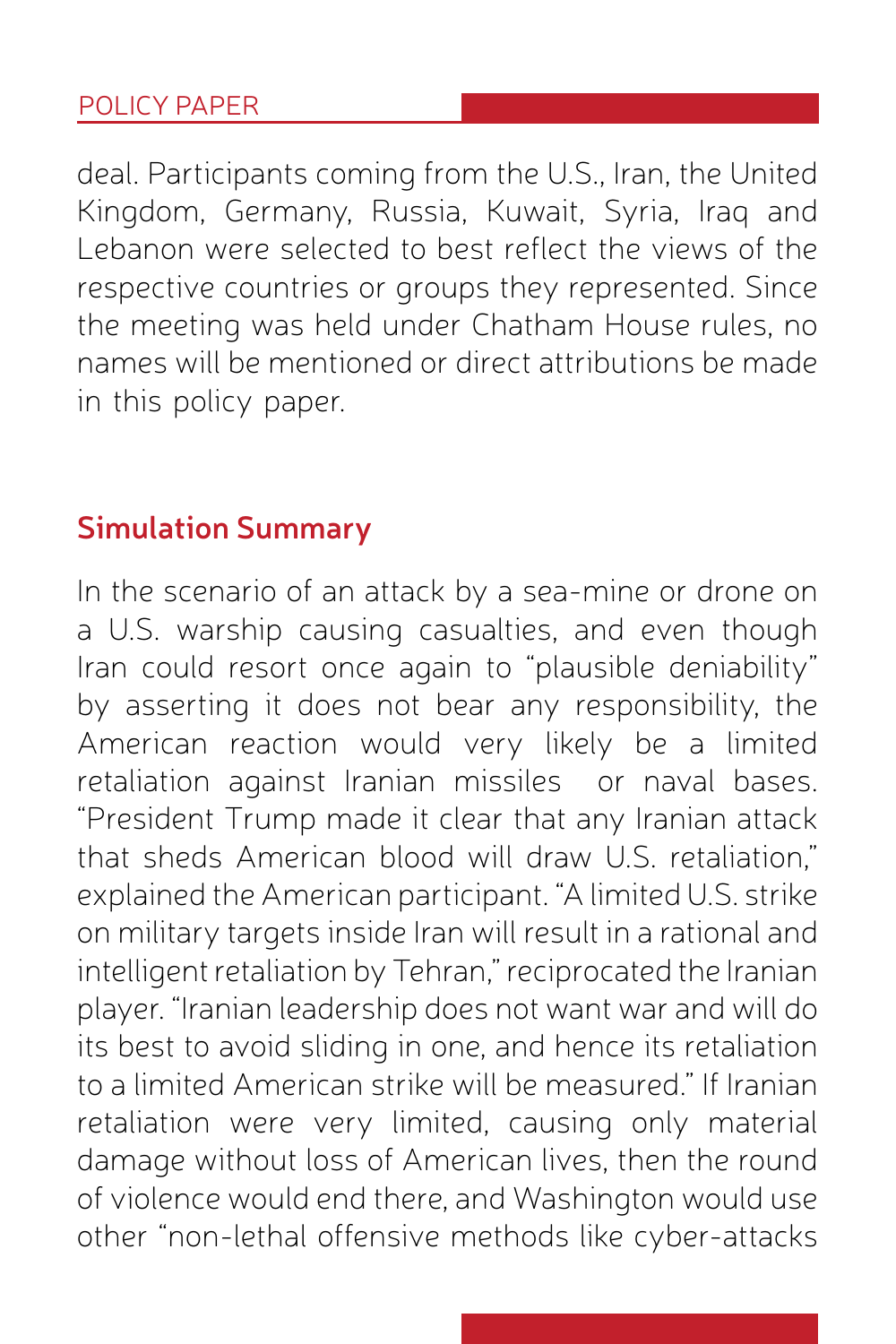and increase military presence in the region." In addition, more pressure would be placed on the international community to intervene and press all concerned parties to start negotiations. But what if Iranian retaliation was stronger than intended and inflicted heavy casualties? Then Washington would have little choice but to hit back harder, opening the door for an uncontrolled chain of violent events.

The second scenario revolves around a missile attack by Hezbollah against northern Israel in retaliation to Israeli air raids on its bases in Syria or Lebanon. The Israeli government would answer with the launching of a series of strikes on (alleged) missile factories that Iran's Islamic Revolutionary Guard Corps (IRGC) have supposedly established in Syria and Lebanon to build accurate long range missiles. Like its partner Tehran, Hezbollah would also adopt a measured approach in its response to Israeli attacks. "Hezbollah will certainly retaliate but will make its attacks proportionate to the Israeli air raids," predicted the participant playing the role of Hezbollah. He pointed out that "Hezbollah will avoid sliding into a war with Israel because it wants to spare Lebanon the repercussions." However, he added that if Israeli attacks were part of an all-out regional war on Iran, "then Hezbollah will definitely be in it. As part of the 150,000-fighter resistance forces in Iraq, Syria, Lebanon and Palestine." He was referring to the pro-Iranian Shiite militias operating in Iraq and Syria in addition to the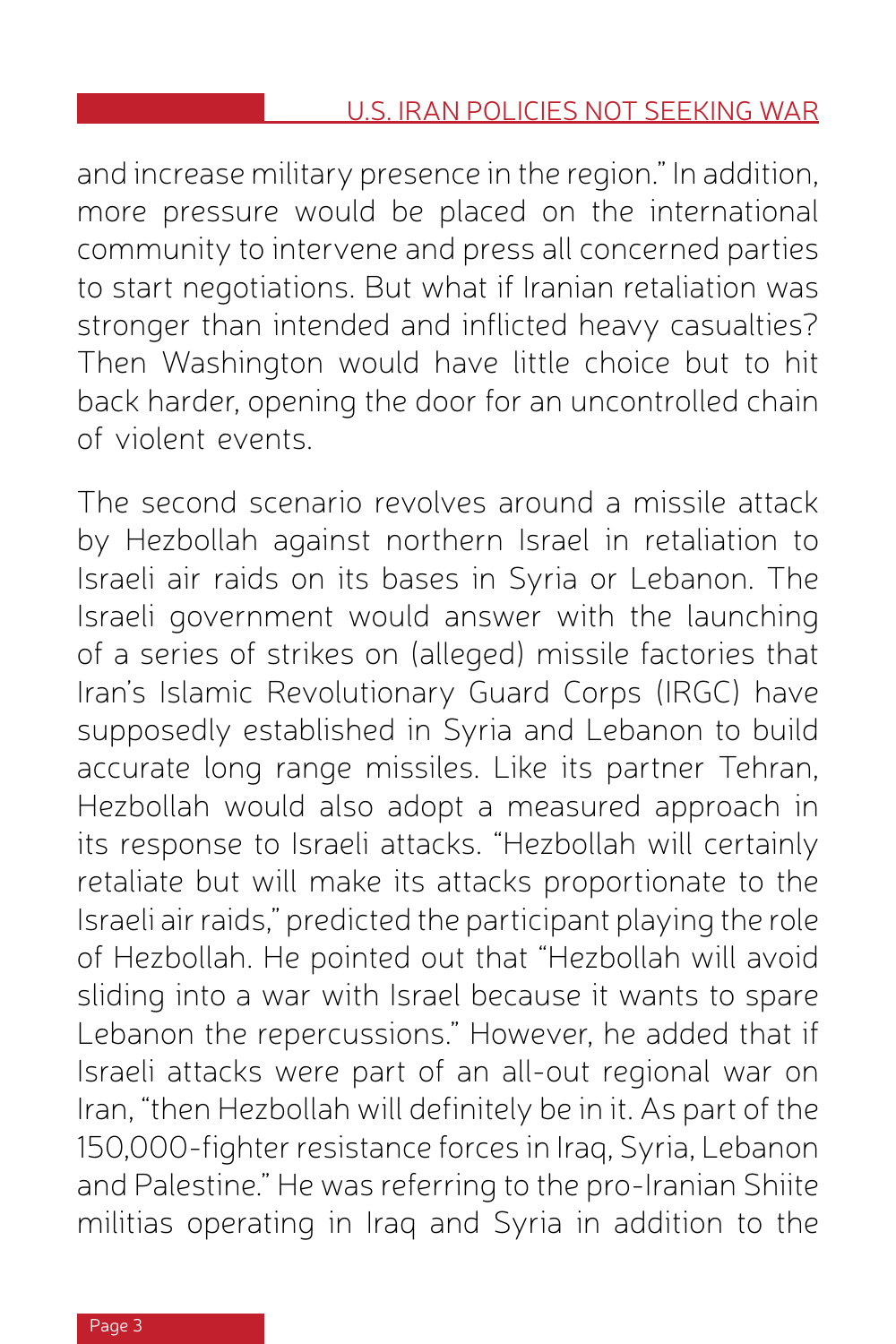Palestinian factions of Hamas and Islamic Jihad in the Gaza Strip.

The last scenario explored the chances of resuming negotiations that would lead to a new deal that replaces the Joint Comprehensive Plan of Action (JCPOA) signed in 2015 between Iran and the five permanent members of the United Nations Security Council plus Germany. President Trump declared U.S. withdrawal from JCPOA in May 2018 and has called on Iranian leaders to enter into unconditional negotiations with him to reach a new deal that will take into account Iran's ballistic missiles program and its regional controversial policies. Tehran has refused to resume any negotiations before the lifting of U.S. sanctions.

"President Trump's main objective of the maximum pressure policy is to force Iran into negotiations to reach a deal that would replace the one (JCPOA) negotiated by his predecessor President Barrack Obama," said the American participant. "Iranian leaders have made it clear that they will never enter into negotiations before there is lifting of the (U.S.) sanctions," replied the Iranian participant. He noted that Iran has lost trust in U.S. policies and commitments and "wants guarantees that any future deal with the United States will be honored" regardless who is in the White House. The American participant stressed that Trump would be keen to reach a deal if the Iranians sit with him "and he will honor it,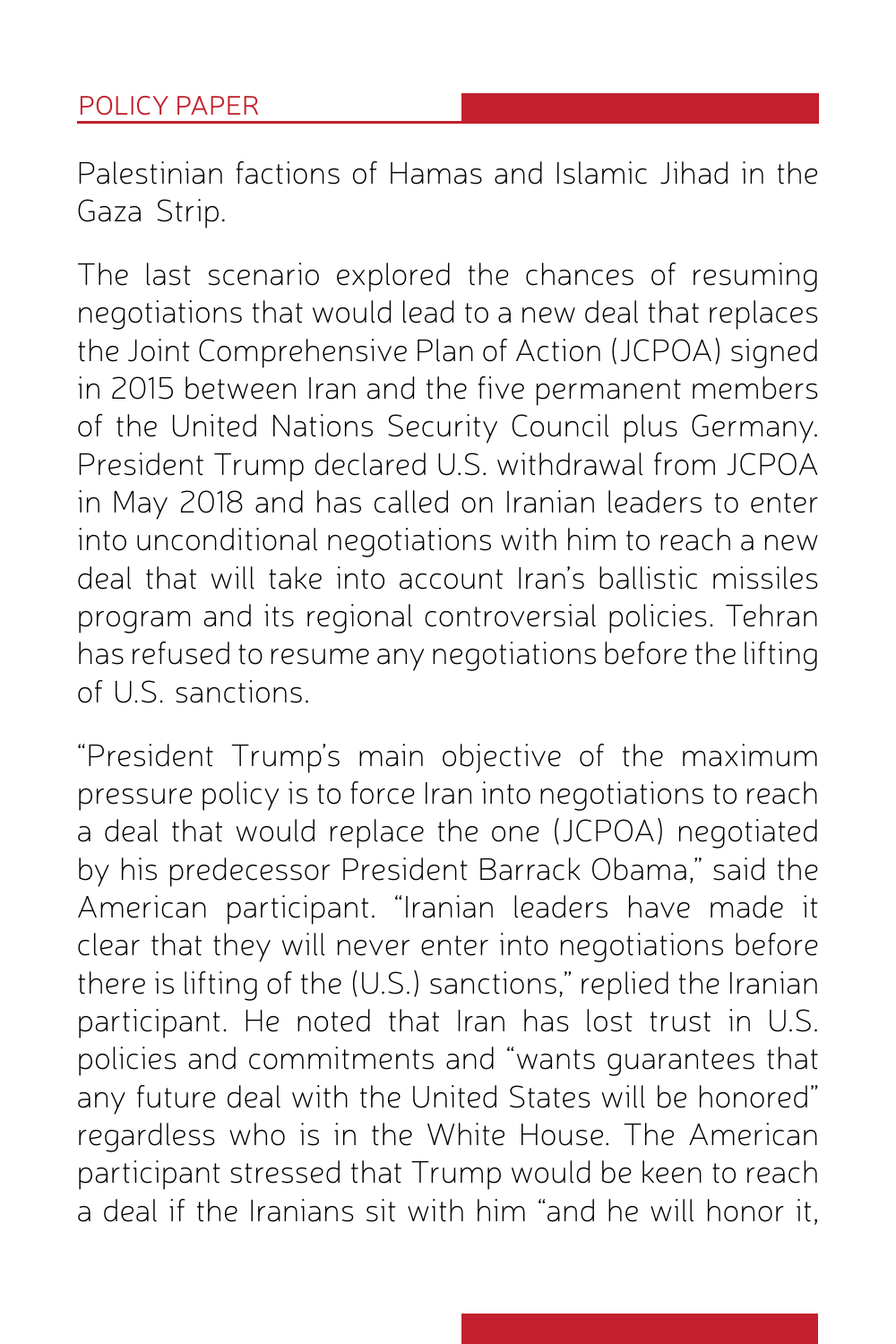and so would the next Administration even if led by Democrats." However, the current level of mistrust between both sides is so high that European participants agreed that it would be very hard to fix in the foreseeable future. The current mediations by France, Japan or even Arab Gulf States such as Oman will stand little chance of a breakthrough in the current tense environment.

## **Main Observations**

The reactions and comments of all participants reflected the regional and international actors' high level of anxiety in light of the current situation. It is clear that all parties fear the breakout of war and are willing to shift and change for the sake of avoiding it. The participant representing Arab Gulf States pointed out that Saudi Arabia and the United Arab Emirates realize that they will be the ones most affected by a regional war. He noted that there is very little they can do to influence Washington's policies on Iran as the U.S. will define its objectives and interests regardless of the views of its Arab allies. However, according to the Iranian participant, Tehran is convinced that Saudi Arabia and Israel talked the Trump Administration into withdrawing from the JCPOA and into re-imposing sanctions on Iran. This is another clear indication of the erosion of trust between all actors.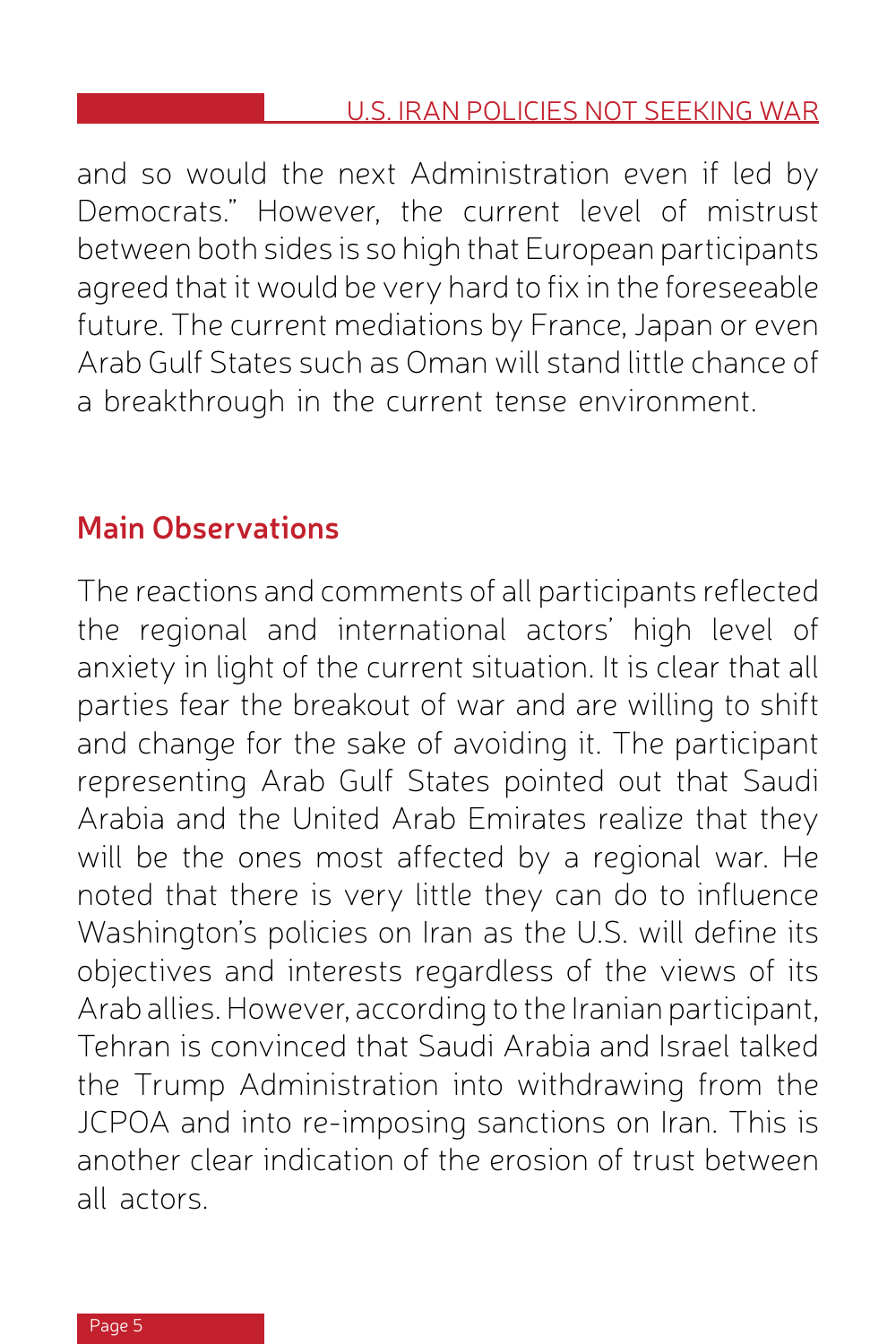Iran regards its ballistic missiles arsenal as the backbone of its deterrence and defensive capabilities. This was affirmed during the war game simulation, thus reasserting a long-standing Iranian position that its ballistic missiles program is not up for negotiations, and it could only be discussed as part of a regional disarmament pact. The Iranians believe that their ballistic and cruise missiles are the best means to maintain the balance of power with their Arab Gulf neighbors who enjoy air power superiority and have been acquiring advanced defense technologies from the West. Moreover, Iran regards the thousands of militiamen, including the Iraqi Popular Mobilization Forces (PMF) and Hezbollah in Lebanon, as an integral part of its regional defense architecture that has helped to deter its main adversaries, including the U.S. So even if Iran enters into new negotiations with Washington it will be very hard to get Tehran to concede on either its missiles program or its regional expansionist policies. However, it might be more flexible on issues related to its nuclear program.

Although the current Iranian strategy appears to be aimed at pressing global powers to end its economic isolation and to bypass American sanctions, it nevertheless seems that every time there is an attack on oil facilities, more states, especially major European players, become closer to the policies of the Trump Administration. This is being clearly demonstrated by the changing positions of countries like the United Kingdom, France and Germany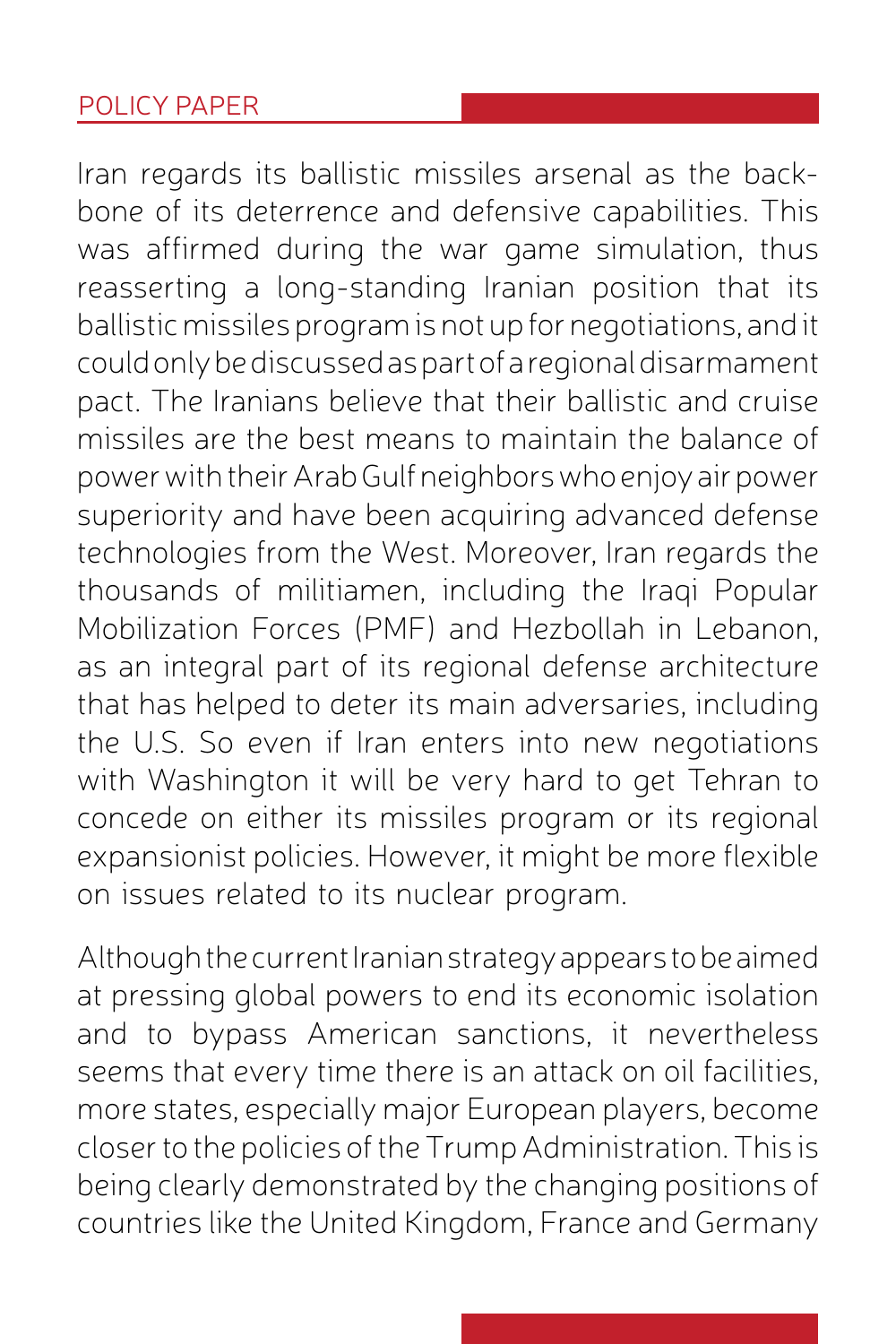that had strongly objected to the U.S. move of pulling out of the JCPOA several months ago, but today are becoming more vocal in condemning Iranian "destabilizing" actions in the region. The United Kingdom has already decided to join the U.S.-led naval coalition to patrol and protect the Hormuz Strait. Contacts are underway with several European and Asian countries to join this coalition that will help protect ships and tankers crossing the strategic strait. The attacks on oil facilities and tankers are therefore increasing the military presence in the region, which plays against Tehran's objective of reducing the foreign military footprint in the region.

Even though American and Iranian officials do not want war, chances remain high of an incident or a chain of violent events in a tit-for-tat scenario that could easily spark a large-scale regional war with adverse consequences. The incidents in the Strait of Hormuz back in June and the recent attacks on Aramco facilities in northern Saudi Arabia show an escalatory pattern, which indicates that the Iranian leadership is growing bolder and more confident in its ability to use violent means without crossing the war threshold. This overconfidence could drive the IRGC or their militia allies to become more careless in future attacks. Tehran could also misread the behavior of its opponents whom will likely become less tolerant of its bold attacks on their facilities or interests. Every time the IRGC or any party chooses a military approach it will be taking a big risk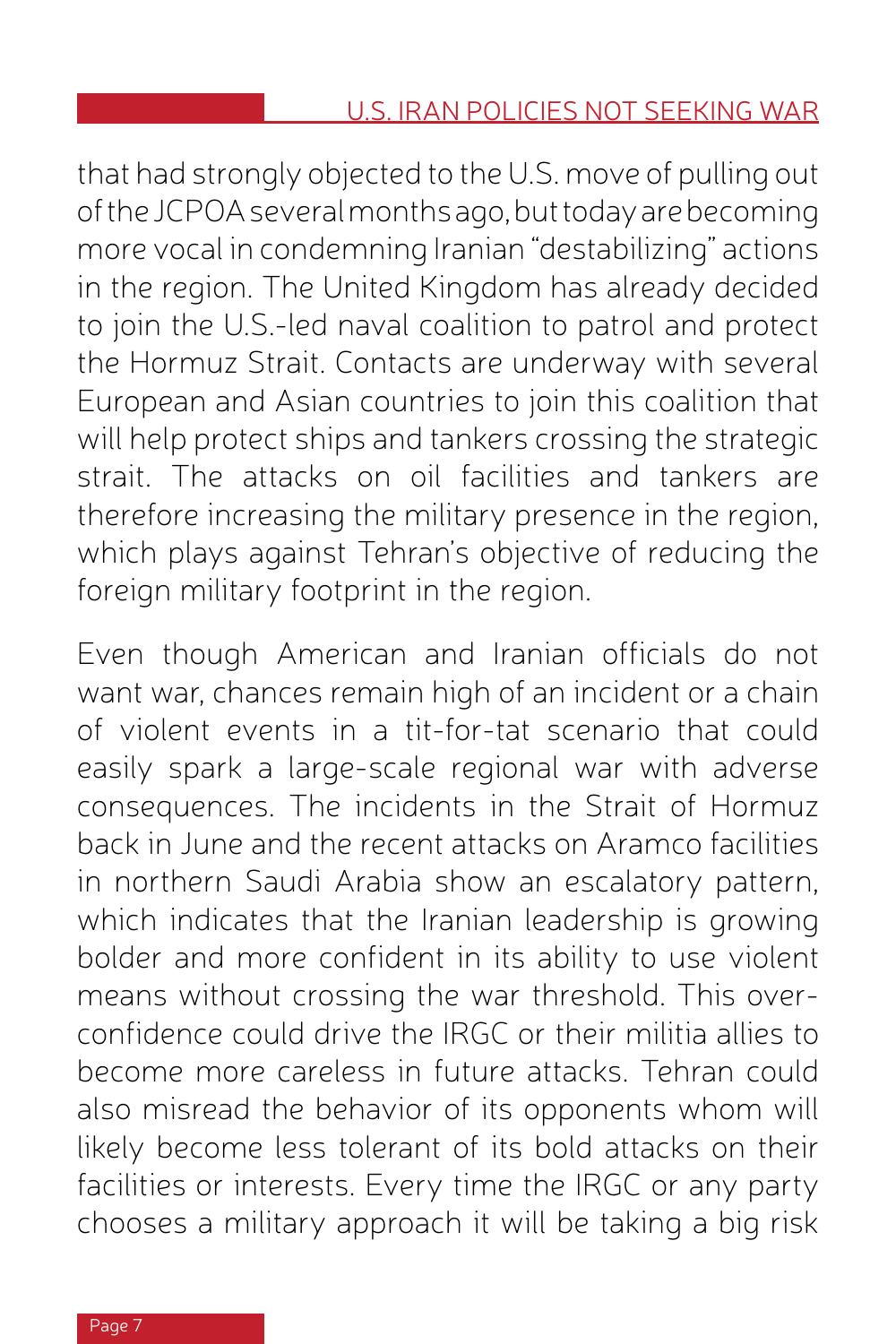of igniting a major conflict as nobody can guarantee the outcome of an attack or how the targeted party will actually respond. This over-confidence could prove to be Iran's Achilles Heel. Continued playing with fire will eventually start a fire that could get out of control.

## **Policy Recommendations**

Based on the participants' interactions and the outcome of the war game simulation, the policy recommendations are the following:

1.The international community, especially countries that can play a mediating role between Iran and its opponents, mainly the United States, must focus on reasonable and doable confidence-building measures to enable Iranian officials to resume face-to-face talks with U.S. officials. The current level of mistrust between both sides is too high to expect a surprise meeting between them on leadership level anytime soon. There should be more active back-channel diplomacy and track-1 or track-2 meetings bringing together representatives from Iran, the United States, Arab Gulf States and other European and Asian countries to help explore ideas and means to restore the lost confidence and pave the way for fruitful highlevel talks that could quickly de-escalate the current tense situation.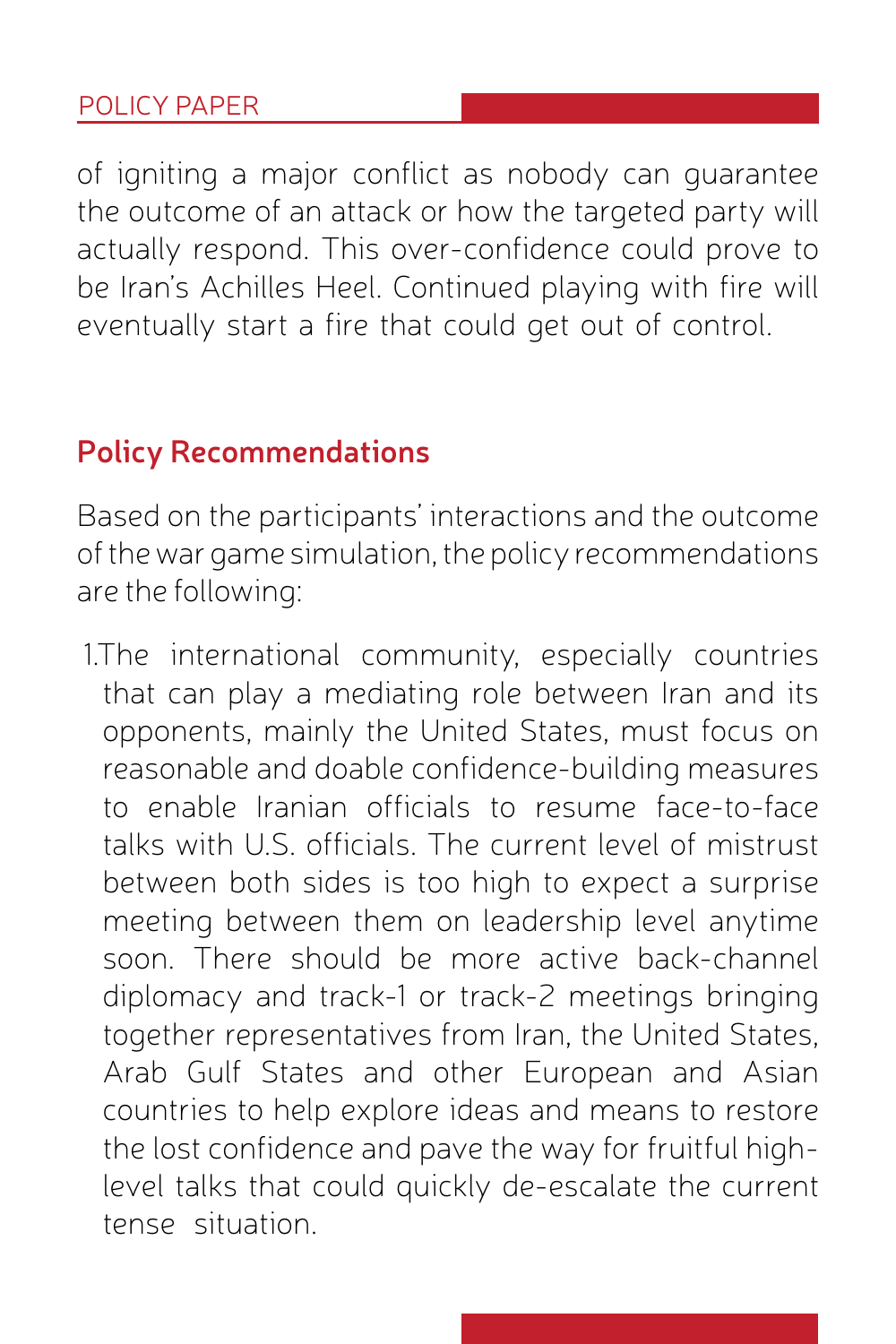- 2.The international community must be more unified and forceful in condemning any violent actions taken by Iran or any other player in the region. Lack of strong condemnation and non-lethal reaction – like sanctions or political isolation – will only encourage bolder military actions which will lead to what the international community is trying to avoid: a downwards spiral into instability and armed conflict in the region.
- 3.Efforts by the United States to build a naval coalition to protect shipping lanes in the Hormuz Strait and the Arabian Sea must be supported and incorporated within a United Nations Security Council (UNSC) Resolution. Many countries, especially in Europe with its already limited military resources, worry that joining the coalition in its current format (led by Washington) could possibly get them entangled in a U.S.-Iranian confrontation that could turn out to be not solvable by diplomatic means. If this coalition were to gain a political cover from the UNSC, then it would gain international legitimacy and there would be clearer rules of engagement sparing member countries from being dragged into war.
- 4.The signatories of the JCPOA must take notice of all developments since its signing back in 2015, especially the way Iran has expanded its presence in the region (Iraq, Syria and Yemen) and advanced its missiles program. Although restraining the Iranian nuclear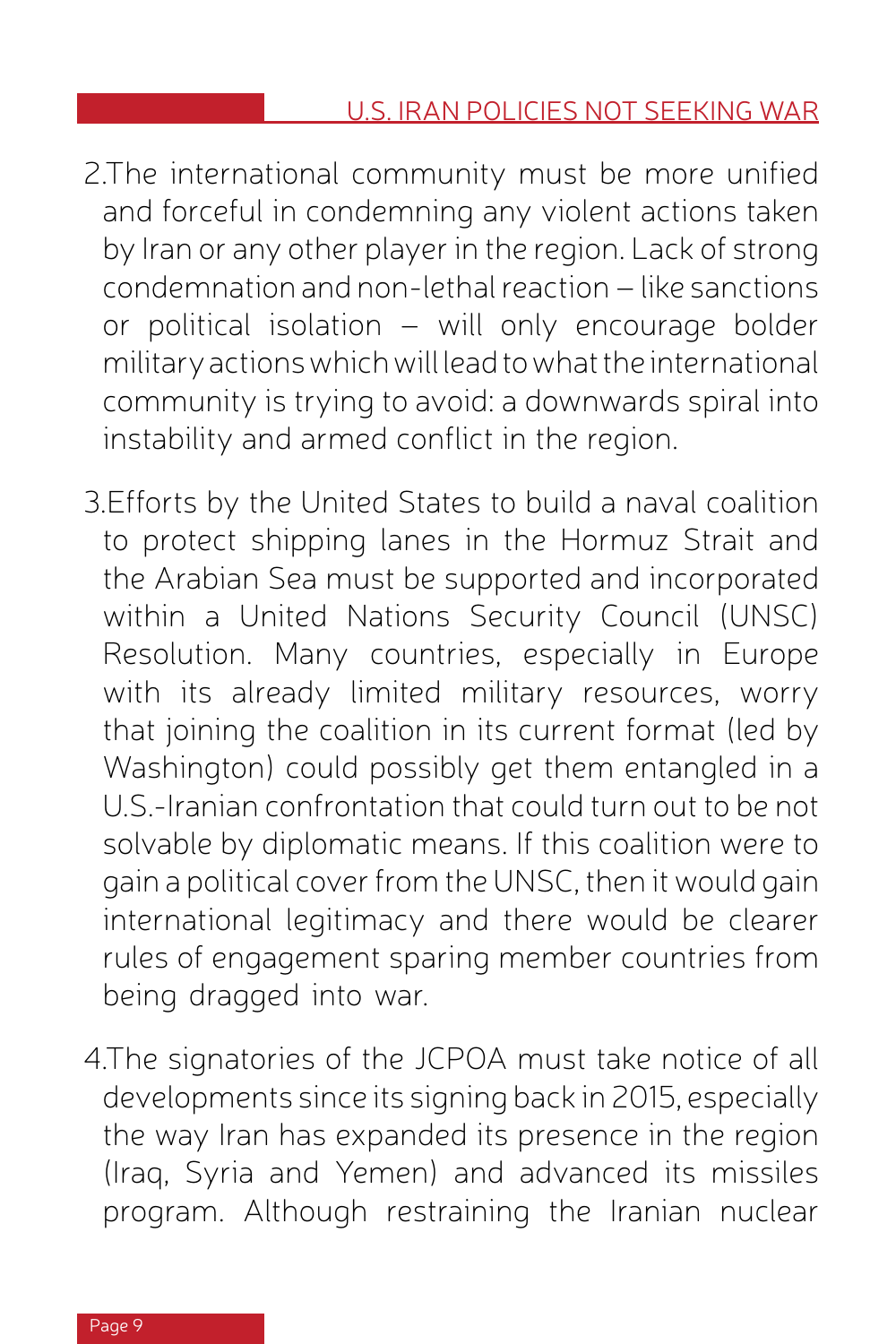program was more urgent and of higher importance to international powers, the sustainability of any deal with Iran will always prove difficult if its current regional policy continue unabated. The current situation has made it clear that it is time for the global powers to reach a so-called "package deal" with Tehran that will seek a region-wide de-escalation, ending Iranian military and political intervention in neighboring countries, lifting the sanctions on Iran and normalizing relations with it, limiting Iranian missiles program through a regional arms-control regime, and enforcing a Middle East free of weapons of mass destruction. This "package deal" will very likely kick-start the Middle East peace process on stronger grounds and yield better results.

5.All relevant actors need to stick to their commitment to the implementation of United Nations Security Council resolutions such as 1701. There must be more international restraints on breaches of the abovementioned resolution, as tensions on Israeli northern and southern borders with Syria, Lebanon and the Gaza Strip are heightening. Israeli attacks on bases of the IRGC or its allies risk a retaliation that could spark a war. Moscow must exercise more pressure on Iran to keep the IRGC and Hezbollah away from the Syrian borders with Israel. An Israel military conflict with IRGC in the Syrian Golan Heights would further complicate efforts to resolve the Syrian conflict.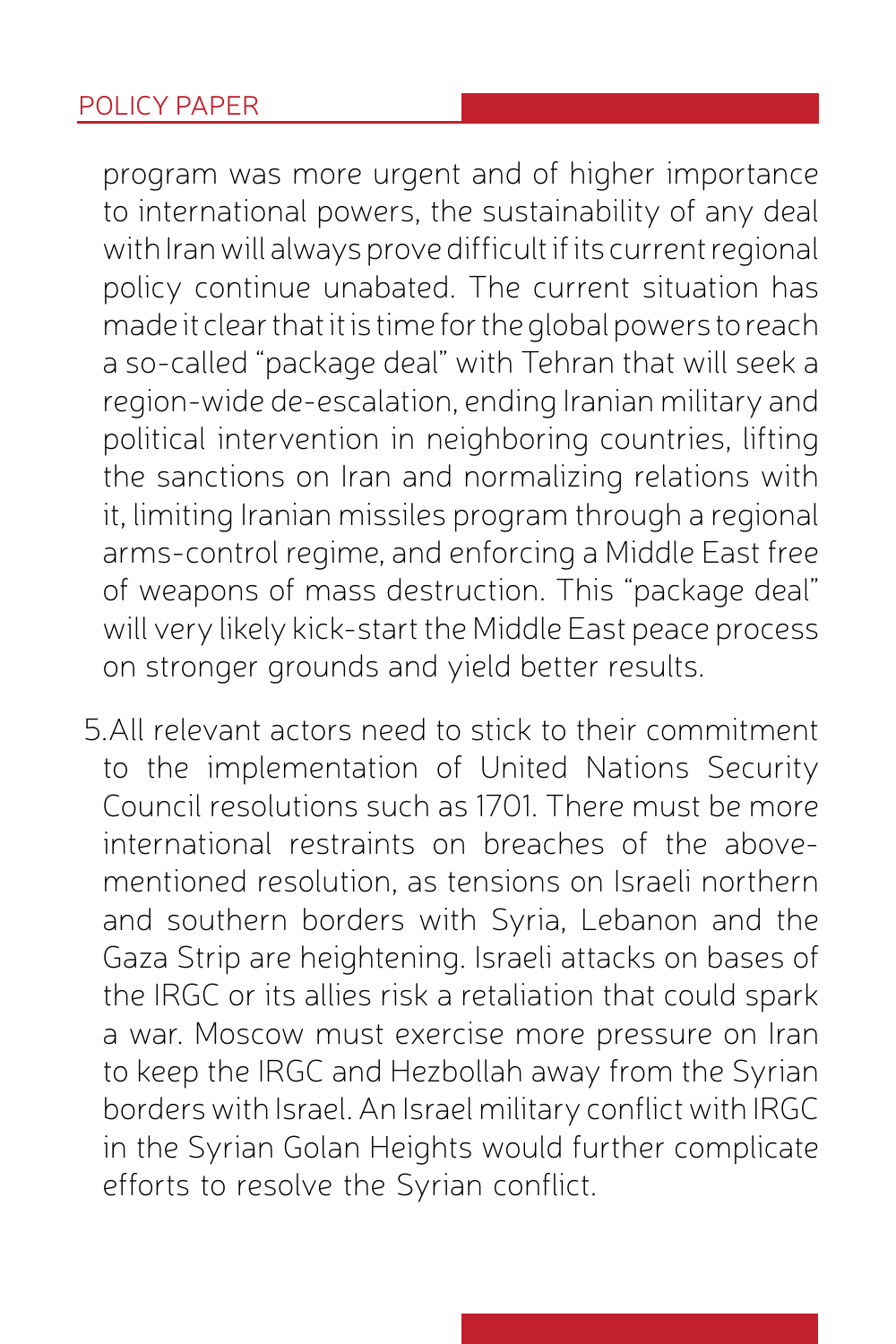6.Arab Gulf States must rely more on pressure and mediation from Asian powers than they currently do. Most Arab Gulf States appear to be more focused on winning Western support at a time when the West does not depend on oil from the Gulf region any longer to the extent it used to. Arab Gulf States and even Iran should give equal attention to Asian powers that are very much dependent on energy resources from the Gulf, and hence would have more to lose in case of a military conflict in the Middle East. Besides, Asian powers like Japan, China, South Korea, India and Pakistan have good relations with both Arab Gulf States and Iran as well as with the United States, which makes them more qualified to act as mediators with bigger chances of success.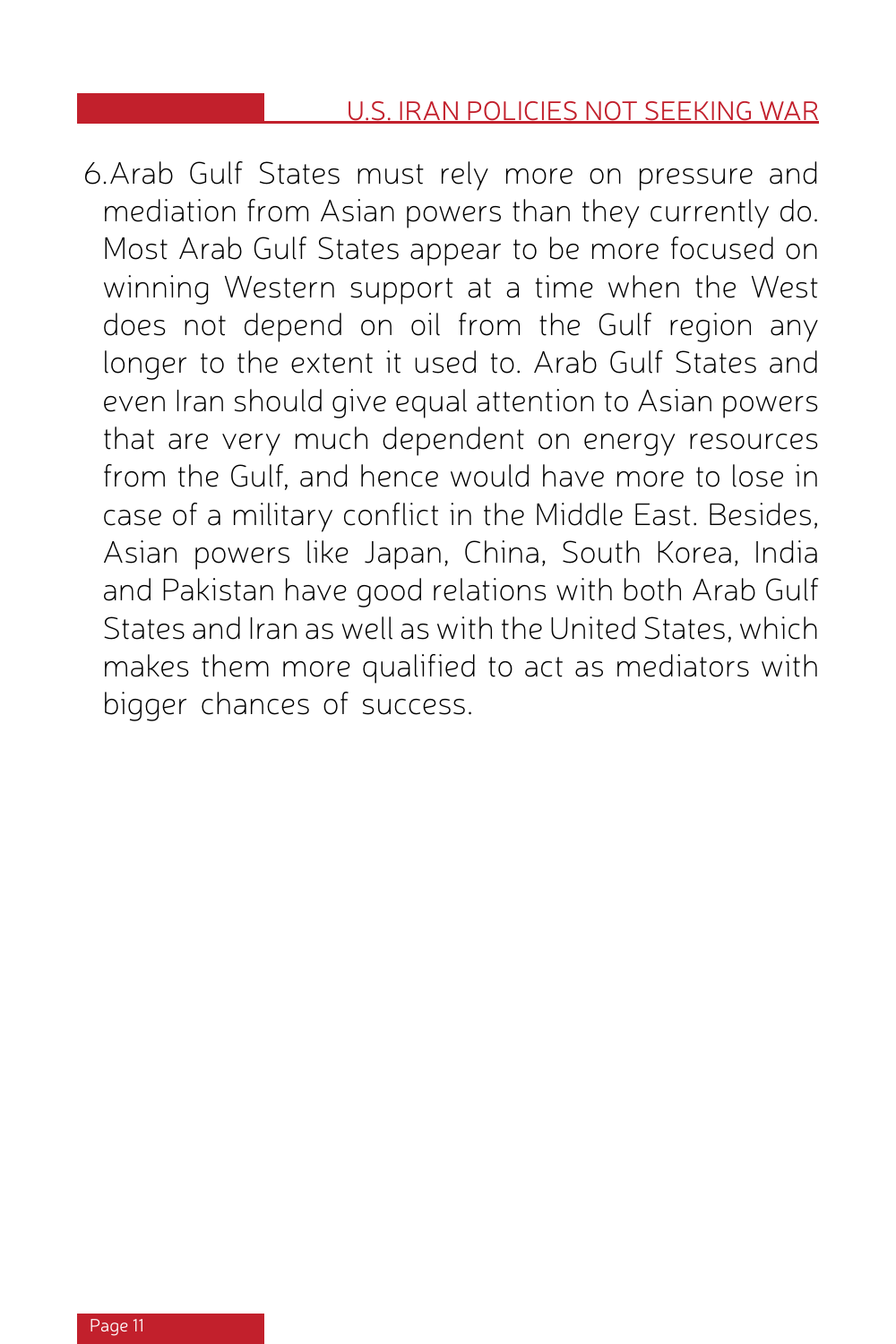## **Riad Kahwaji**

Riad Kahwaji, is a Middle East geo-political security analyst. He heads and runs few organizations involved in security and defense services in the fields of consultancy, dealerships representation, events and media. He is mostly known as the founder and CEO of INEGMA, in Dubai, UAE (www.inegma.com). As CEO of INEGMA, Riad oversees the work at the company's offices in Dubai and Beirut. INEGMA organized over 50 international defense/security conferences and security workshops and exhibitions. It also provides consultancy work for private and public sectors entities. He also produced several documentaries on military and geopolitical issues to leading pan-Arab television stations like al-Arabiya and al-Hurra channels. He currently heads the leading pan-Arab security and military news website called Security and Defense Arabia (www.sdarabia.com) the first of its kind in the Arab world. Riad is also founder and CEO of a major regional events company called SEGMA (www.segma.com)

Until October 2008, Riad was the Middle East Bureau Chief for Defense News, the largest selling international defence publication based in the U.S. Previously he worked for Jane's Defense Weekly as Middle East Correspondent from 1999 to 2001. He contributed on regular basis to various Jane's publications like Jane's Intelligence Review and Jane's Sentinel and Jane's Islamic Affairs Analyst. He often writes defense analysis articles